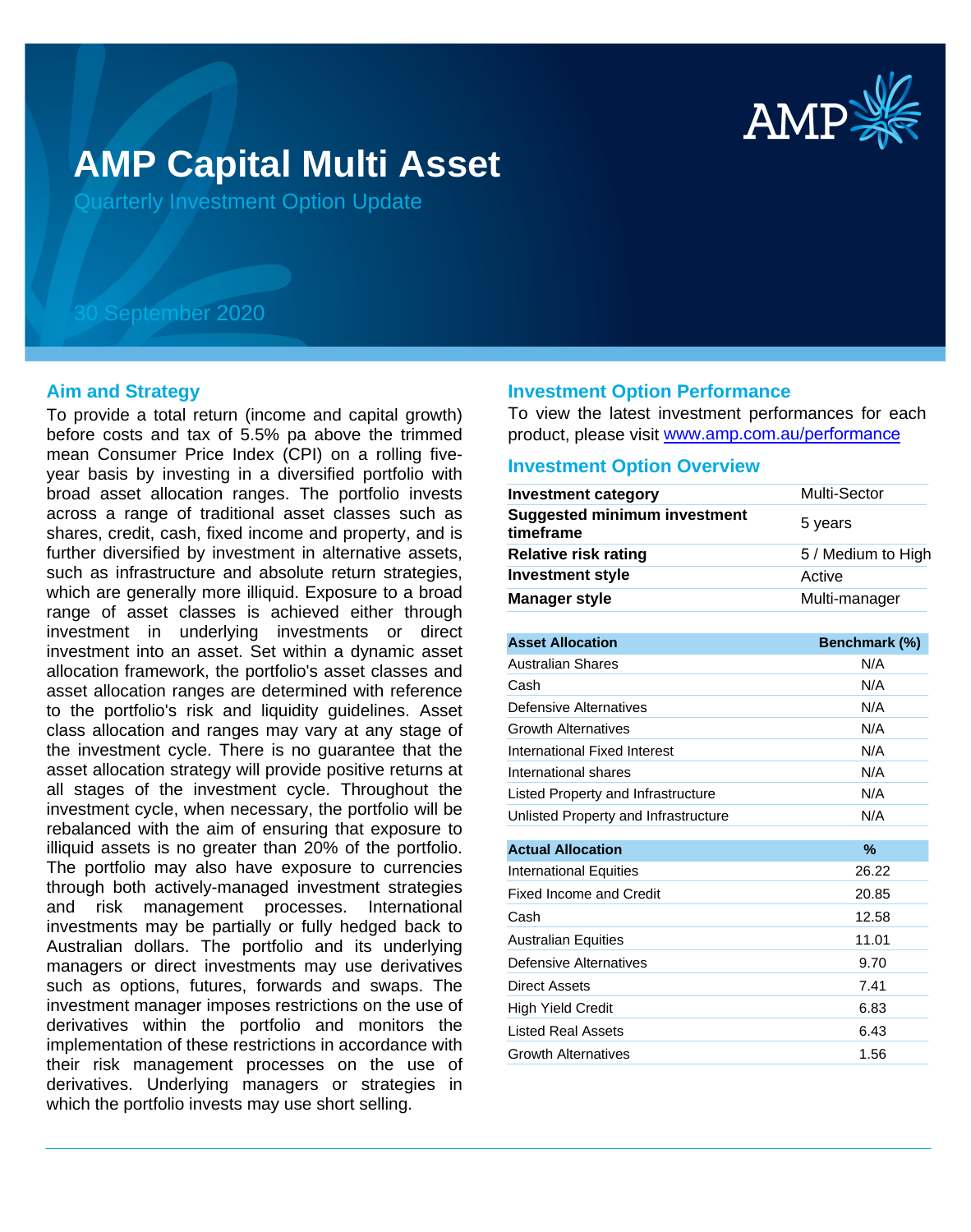### **Fund Performance**

The Fund performed solidly in the September quarter. The global economy continues to recover from the extreme lockdowns from earlier in the year and equity and credit markets continued to reflect that trend, albeit with a noticeable slowing in the overall pace. Both emerging and developed markets performed strongly during the quarter, with emerging markets delivering the standout returns. The Australian market bucked this trend and declined slightly. The Fund benefited from its major equity positions, notably key active managers such as GQG and Arrowstreet in global shares, but also through specific tilts toward Chinese stocks, inflation securities in Australia, and very strong performance from mortgage securities in the US.

#### **Market Review**

Global equities rose during most of the quarter as the balance of data and economic expectations was initially viewed positively and on hopes that a COVID-19 vaccine might be available in a compressed timeframe. However, by quarter end, global equity markets suffered a pullback, led by the technology sector which later broadened to other sectors. Energy was also impacted as the oil price pulled back. For COVID-19, conditions and outlook remained uncertain. The global death count from the pandemic has now exceeded the one million mark.

Escalating tensions between the US and China have also elevated uncertainty. The US has rejected China's territorial claims to the South China Sea and has ended Hong Kong's special trade status with the US, requesting support in its stance from its allies. The US administration has also moved to put restrictions on some Chinese companies operating in the US, including TikTok and WeChat, although the US courts have moderated some of these decisions.

In the US, there is likely to be further downward pressure on the US dollar as quantitative easing measures continue to ramp up. An ongoing US dollar retracement would be consistent with improving global growth relative to that in the US and the US Federal Reserve's aggressive quantitative easing programme, which is significantly increasing the supply of US dollars.

#### **Outlook**

We remain cautious in the near term. Virus cases are rising again in the US and Europe and although they remain below previous rates of new cases, it does mean that restrictive activity remains in place or rises in those regions. Sideways movement in mobility indicators also confirm this trend. The lack of a support package before the US election, and the approaching Northern Hemisphere winter, raise expectation that the fight against the virus may take a step back before improving again. Looking further ahead, however, and it is still highly likely that significant necessary support will be provided and medical advances in managing the virus will prevail. A Democrat victory in both the White House and Senate would improve the likelihood of a new and sizeable stimulus. The market appears to be comfortable with a more likely Democrat win in November.